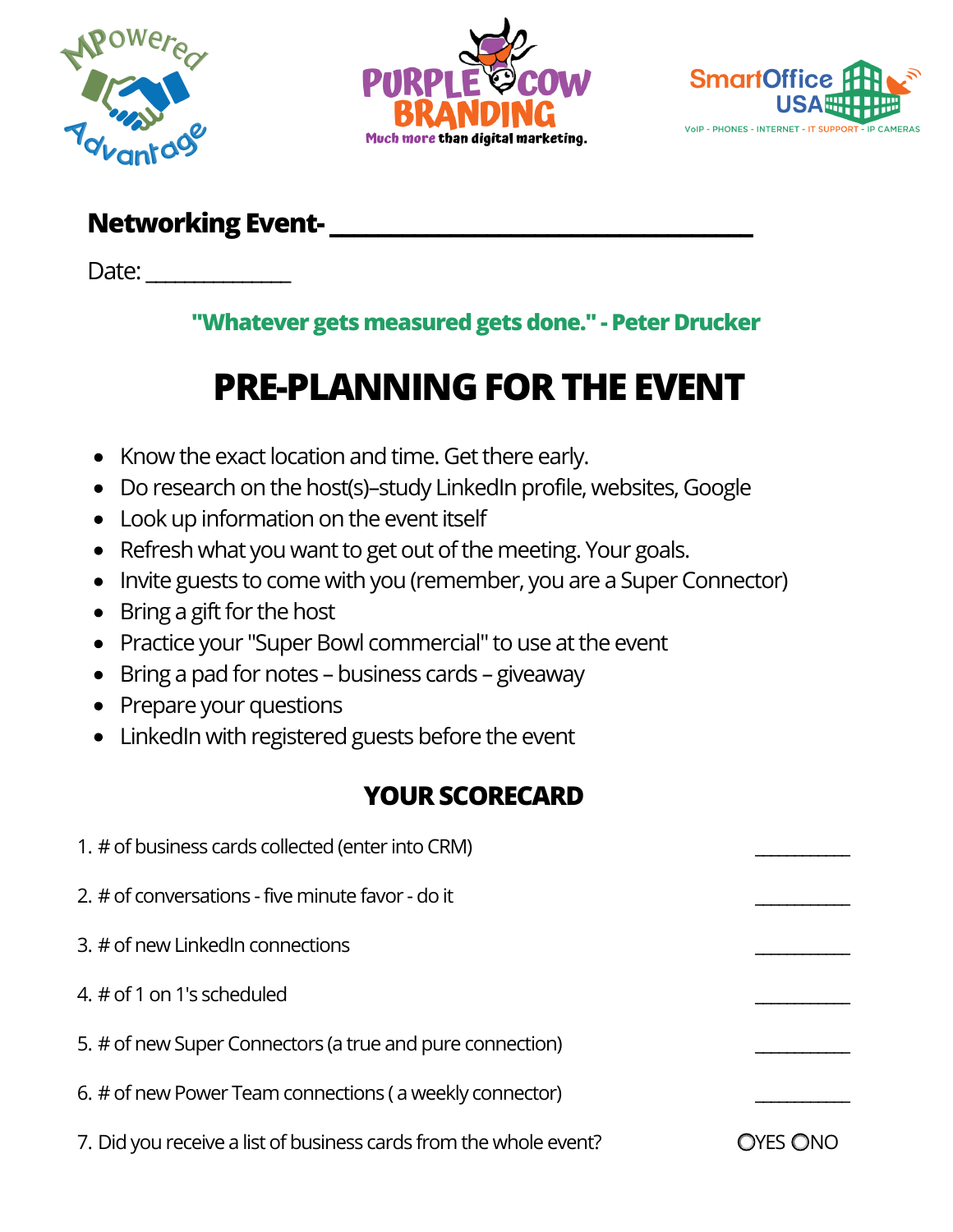**My Success Story** (revenue generated/new connections/new ideas/other)

**Value** (how would I improve this event? Will I attend again? Talk to the host, develop the relationship, send a thank you card.)

| <b>Name of Contact</b> | <b>Company Name</b> | <b>Email</b> | Phone# |
|------------------------|---------------------|--------------|--------|
| 1.                     |                     |              |        |
| 2.                     |                     |              |        |
| 3.                     |                     |              |        |
| 4.                     |                     |              |        |
| 5.                     |                     |              |        |
| 6.                     |                     |              |        |
| 7.                     |                     |              |        |
| 8.                     |                     |              |        |
| 9.                     |                     |              |        |
| 10.                    |                     |              |        |

**Remember to put your list in your CRM**

pipedrive **Our #1 Go-To CRM**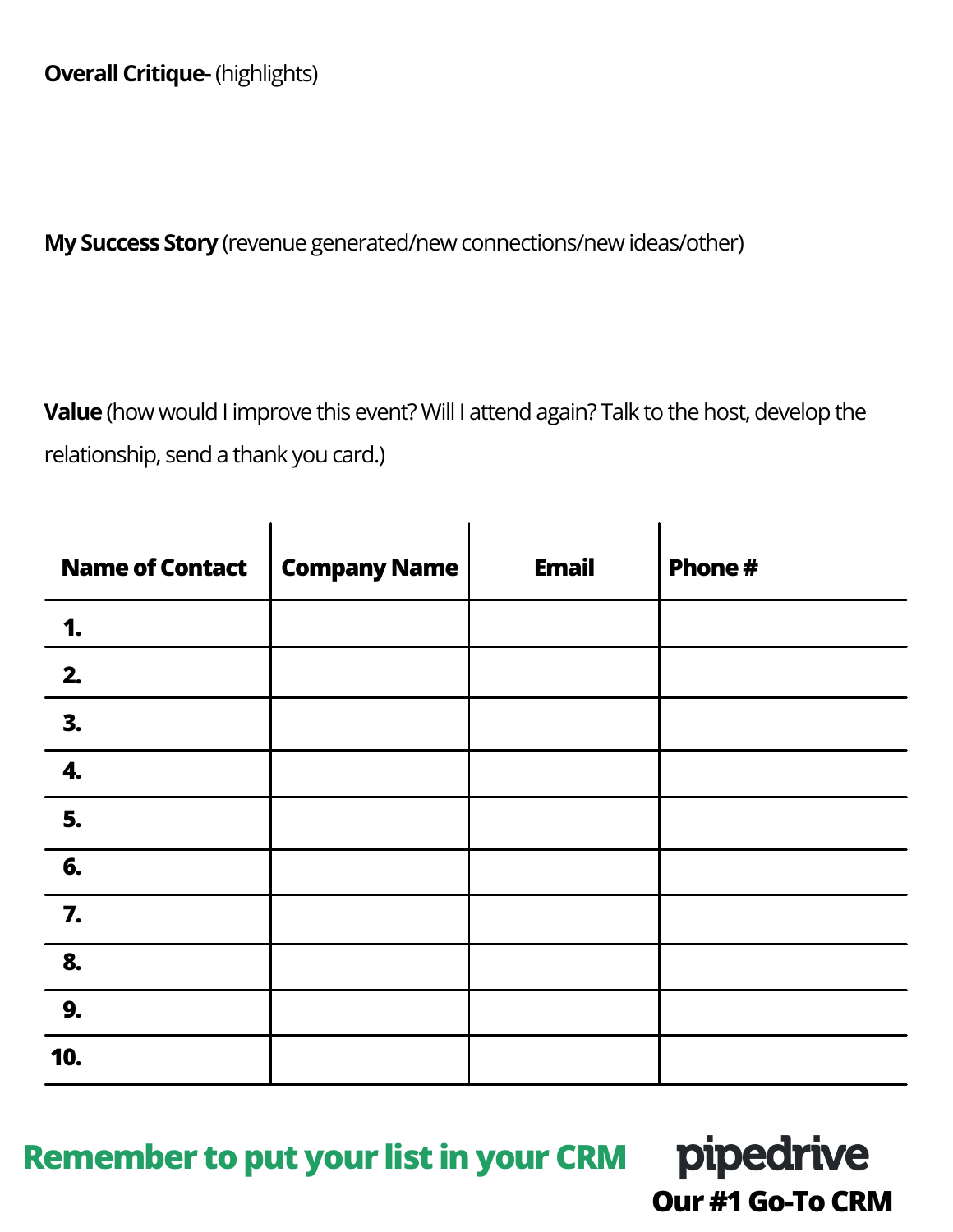#### **Thank You (Thank You cards or SendOutCards)**

1. 2. 3.

#### **Leads Received**

- 1. 2.
- 3.

#### **Leads Given**

- 1.
- 2.
- 3.
- 

#### **1-on-1s this week**

- 1.
- 2.
- 
- 3.

#### **LinkedIn Connections**

- 1.
- 
- 2.
- 
- 3.

### **Virtual Introductions**

- 1.
- 2.
- 
- 3.

## **Follow Up, Follow Up, Follow Up!**